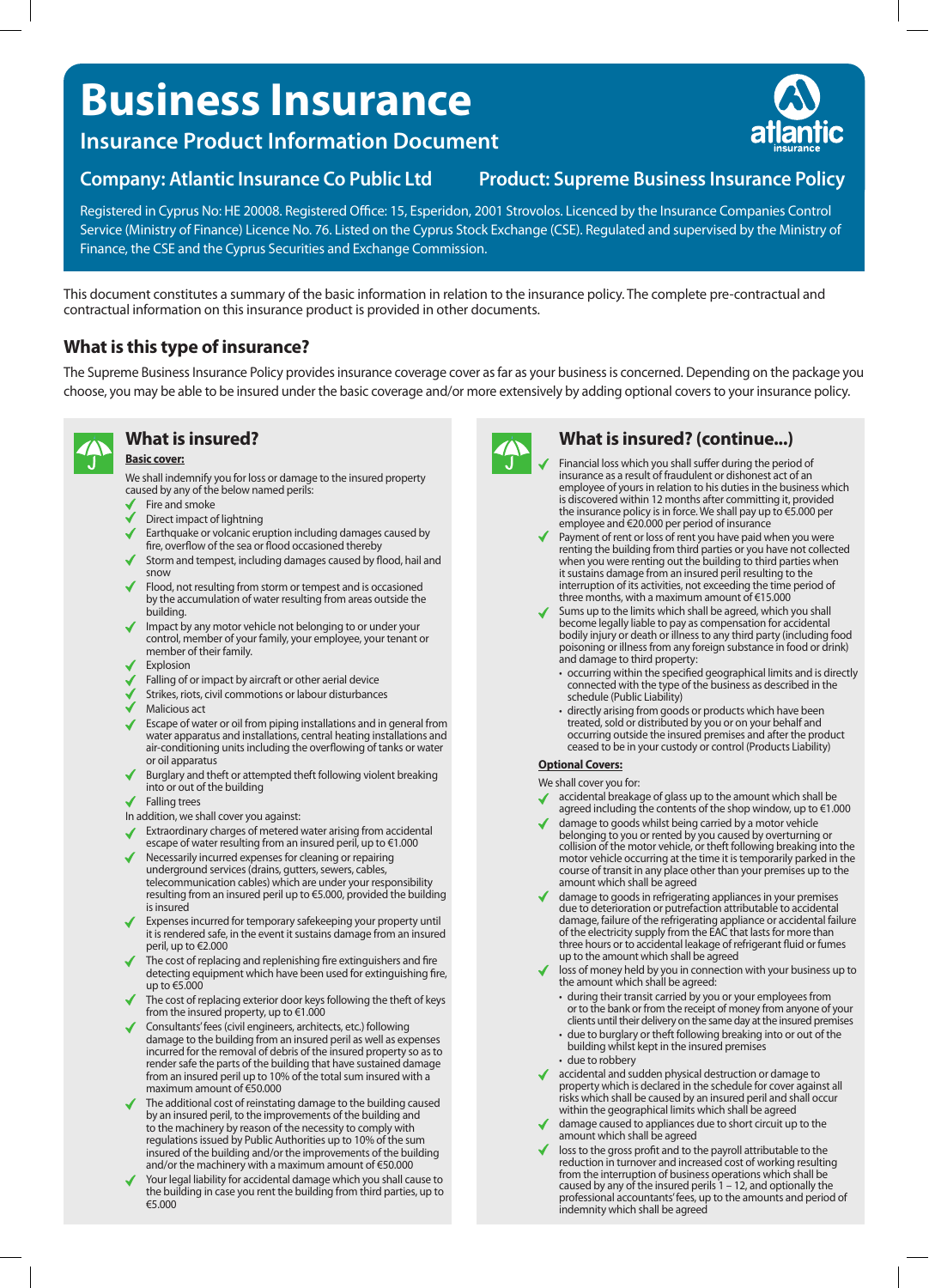#### **What is not insured?**

- X Loss or damage which pre-exists the conclusion of the insurance policy.
- X Loss or damage caused by rot, mildew, oxidation, insects or vermin, rodents, chronic dampness, or other damages resulting from gradually operating causes.
- X Loss or damage caused by mechanical or machinery or electronic or electrical breakdown.
- X Loss or damage caused by any process of cleaning, renovation, maintenance, repair or a process that includes the use of heat. X Loss or damage caused by defective material, bad
- workmanship or by defective specifications in construction. X Loss or damage caused by normal settling, landslip, shrinkage
- or expansion, vibration or weakening of support.
- $\mathsf{\times}\,$  Loss or damage caused by frost.
- $\boldsymbol{\mathsf{x}}$  . Loss or damage caused by leakage or overflow of sewage systems or cesspools.
- X Loss or damage caused by water leaking from automatic
- sprinkler installations unless this has been caused by fire. X Loss or damage caused by storm, tempest, flood, escape of water, malicious act, theft and breakage of glass in the event the building remains unoccupied for a continuous period of more than 30 days.
- $\times$  Loss or damage caused by storm/tempest resulting from the penetration of water from openings or doors or windows which are left open.
- X Loss or damage caused by storm/tempest, flood, theft and malicious act to outdoor areas and to items in the open, unless there is in force the related endorsement (excluding theft).
- X Malicious act or theft caused by you, member of your family, your employees, your tenants or member of their family.
- $\boldsymbol{\times}$  Indemnity in connection with liability:
	- for damages to property which is under your control or of your employee or on which you are undertaking works
		- arising from the ownership, possession, use, loading or unloading of any motor vehicle, towed vehicle, watercraft or aircraft
		- for bodily injury to any of your employees (employer's liability) • arising from professional or other advice or service rendered
		- by you (professional indemnity)



#### **What is not insured? (continue...)**

- for bodily injuries or damages to property caused by any contractor or subcontractor or their employees
- for damages to property or bodily injuries in connection with vibration, removal or weakening of foundations or support
- for damages to the products themselves or for any costs incurred for repair, replacement, or recall of products due to their defect or unsuitability
- for financial loss not resulting from damage to property or bodily injury (pure financial loss)
- for fines, penalties and punitive or exemplary damages
- arising from the possession or ownership of animals • for any products which shall to your knowledge be used in
- any watercraft or aircraft  $\boldsymbol{\times}$  Loss of or damage caused to goods whilst in transit when the
- carrying vehicle is overloaded, is driven by a driver who does not possess a suitable driving licence, or is left unattended (unless it is closed and locked and during the night is parked in a locked area) or when the goods are insufficiently packed or loaded.
- $\boldsymbol{\times}$  Deterioration of stock caused by incorrect setting of thermostatic devices or automatic control appliances, unsuitability of storage or of packing of the stored goods or arising from non-compliance to guidelines or specifications of the refrigerating appliances or chambers.
- X Loss of or damage to money arising from fraud committed by your employees, arising from accounting errors, which is kept in unattended motor vehicles or is under the custody or control of a professional cash carrier.
- $\times$  Loss or damage to trees or damage resulting from tree felling and cutting branches by you, a member of your family, your employee, your tenant or any person acting on your behalf.
- $\boldsymbol{\times}$  Damage to property caused by fire resulting from its own fermentation or its undergoing to a process involving the application of heat.
- Loss or damage caused by short circuit (e.g. overvoltage) unless it causes a fire.
- X Loss or damage resulting from works.



#### **Are there any restrictions on cover?**

- The insured property shall have as a basis of settlement the actual value and a percentage for depreciation due to obsolescence, wear and tear or usage etc. shall be deducted unless the reinstatement clause is in force.
- The maximum payable amount for the expenses incurred for the repair, replacement or cleaning of the piping installations themselves which have sustained damages and the expenses incurred for identifying and tracing the source of the cause of damage shall be €1.000.
- The maximum payable amount for the expenses incurred for the damages to the building or its improvements resulting from theft when these are not covered under the insurance policy shall be €1.000.
- In the event of total destruction of the insured property, the covers for consultants' fees and expenses for debris removal, expenses incurred for complying with Public Authorities regulations and amounts for payment or loss of rent shall not be activated.
- The outdoor areas and the items in the open shall be covered against the perils of storm/tempest, flood and malicious act only if they are declared separately and mentioned in the policy schedule with a separate sum insured and is expressly mentioned in the policy schedule.
- Under the money insurance cover, the maximum payable amount for money not kept in a safe during non-working hours shall be €1.000.
- There could be various restrictions in your Insurance Policy such as:
- damages to property which is under your control or your employee or on which you are undertaking works
- excess (the amount or percentage which you shall have to pay for each claim) and it is expressly mentioned in the Policy Schedule
- specific limits or sub-limits of liability for specific coverages which are expressly mentioned in the Policy Schedule
- warranties which are expressly mentioned in the Policy Schedule i.e. specific conditions which you are required to comply with, otherwise you shall be deprived of your right to be indemnified (e.g. the operation of Fire extinguishers, fire detection system etc.)
- Your benefits under the insurance policy shall be forfeited (i.e. lost) in respect of any claim:
- which shall not be submitted within 15 days of the occurrence of the damage or loss or
- which is deemed fraudulent and occasioned by your wilful act or with your connivance
- which shall be rejected, and no legal action has commenced within three months after such rejection
- which shall be submitted after 12 months from the occurrence of the damage unless it is subject to a pending legal action or arbitration or no legal action has commenced within 12 months after the issuance of the arbitrator's decision



#### **Where am I covered?**

- The cover is provided for an insured property which is situated in Cyprus.
- The applicable law is the Cypriot one and any dispute arising in relation to the Insurance Policy then falls under the exclusive jurisdiction of the courts of the Republic of Cyprus.